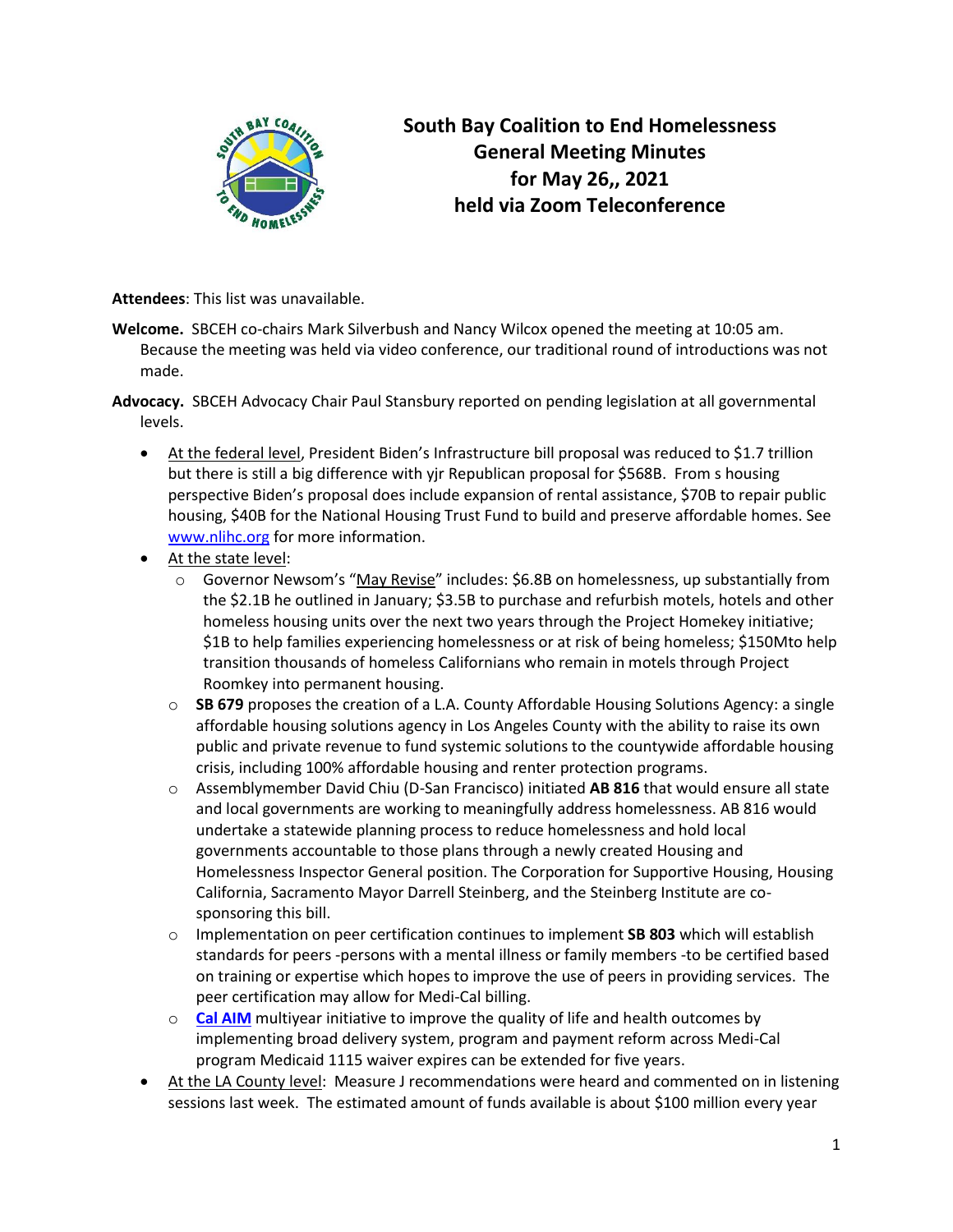for three years. Recommendations can be viewed at [https://ceo.lacounty.gov/ati/.](https://ceo.lacounty.gov/ati/) They included more funding for community based organizations, reduction in barriers to small community-based organizations contracting with the county, Men's Central Jail, more housing with services, diversion programs and many more. Th[e spending plan](https://ceo.lacounty.gov/measure-j-2021-spending/) is available at public review.

• At the City of Los Angeles level: Motion by Council Member de Leon to retract HHH Funding, is being heard on May 27 to have City report on legal options to withdraw letters of commitment for Proposition HHH in the pre-development phase and steps to initiate such a process.

## **Special Topic: Housing Racial Equity Series #1: General Introduction From a Data Analysis Perspective.**

Mark Silverbush used the Veterans Administration's Supportive Services for Veterans Families (SSVF) initiative as a model of how a program can use data to examine the distribution of its resources across racial categories. (Please refer to his attached briefing for the primary details.)

- SSVF is "data rich" because all the grantees must upload its performance data into HMIS monthly. This program is also extensive in its reach, serving 98% of the Continua of Cares (CoC) nationwide. Cumulatively since program inception in 2012, SSVF has served more than 900,000 persons.
- Leading with racial equity is important to undo the systemic policies that incentived homelessness among people of color. This has manifested in the legacy of slavery with no reparations, intergenerational poverty, disproportional imprisonment, destruction of families, harmful policing policies, systems of oppression, redlining, loan distributions, job discrimination, inequitable educational system, and the military's history of discrimination. We have an ethical responsibility to provide services to all members of our community. Looking at race, it is the single largest predictor of health determinants. COVID-19 has exasperated these disparities, disproportionately affecting people of color.
- "Equality" is about "sameness; "Equity" is about "fairness" with the opportunity to achieve positive outcomes; "Justice" is achieved when we can look at the percentage of people affected by a problem and that reflects the general demographics of that community, rather than a disproportionate number found in any categories such as race, ethnicity, gender, etc.
- Mark introduced the concept of "Targeted Universalism," showed a UC Berkeley clip highlighting this idea.
- At the CoC level, HUD created the Racial Equity Analysis Tool that compares homelessness household groups, both sheltered and unsheltered, with census data to highlight any differences (through the American Community Survey). The graphs presented with data from the Los Angeles CoC shows strikingly the difference in the number of Black persons in poverty as compared to those who are experiencing homelessness (11% vs 43%).
- The "SSVF Equity Report" was developed to (1) better assist grantees to first understand equity issues, (2) help identify specific service disparities, and (3) to suggest policy and practice changes that address and correct these. One key outcome is following the BIPOC group to ensure they are making it into permanent housing at the same rate as the overall group.
- When reviewing other mitigating factors, it is also important to ensure the data is used appropriately, given the context of local factors.
- Mark explained that SSVF data is entered daily by grantees, which is then uploading to a national data repository on monthly basis. For the 2020 Count within the LA CoC, the number of Veterans experiencing homelessness was 3,681, with 428 in SPA 8 (this number is large because of the US Veterans Initiative interim housing program located in Inglewood that serves Veterans from across LA County).